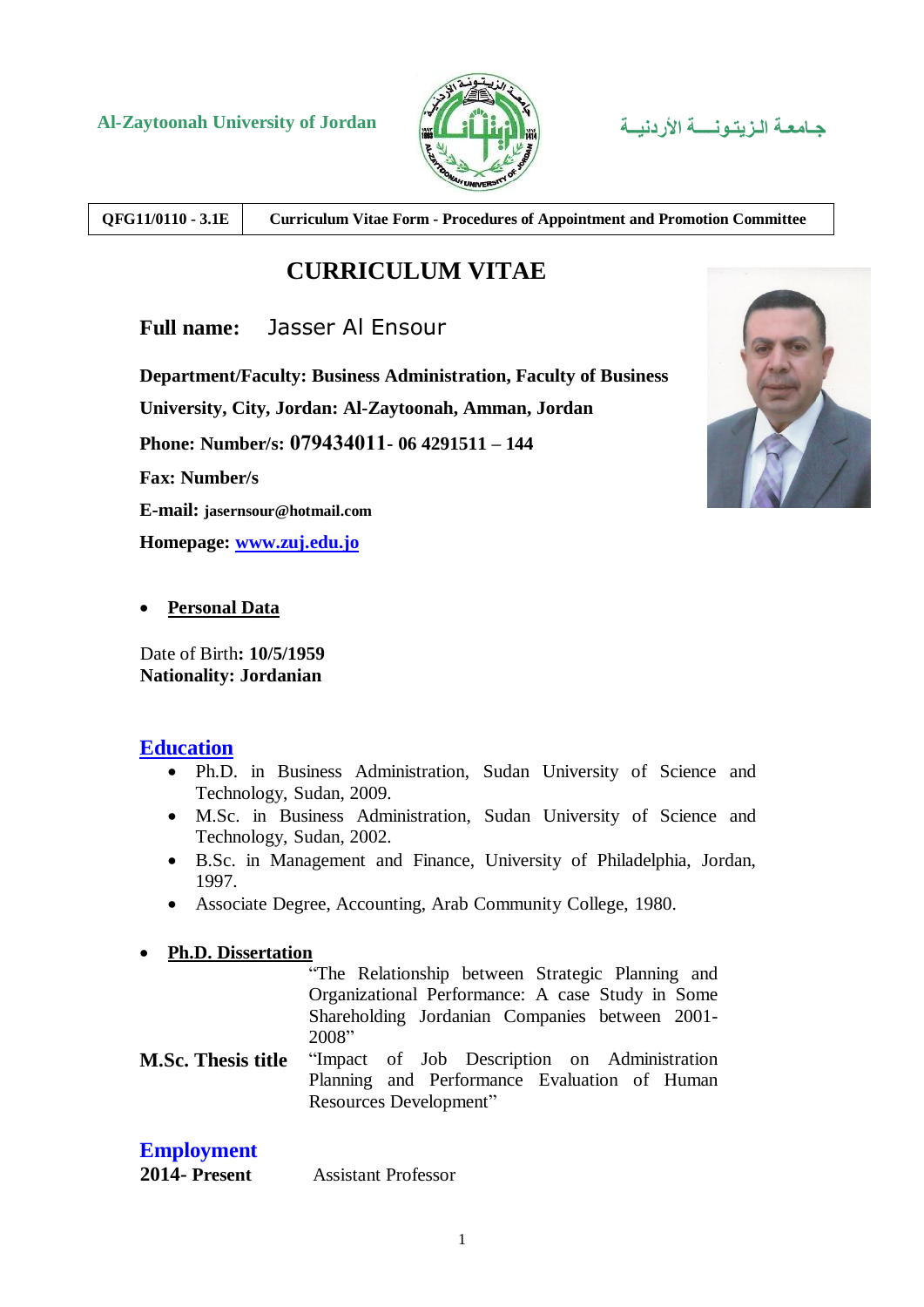



| QFG11/0110 - 3.1E | <b>Curriculum Vitae Form - Procedures of Appointment and Promotion Committee</b>                     |
|-------------------|------------------------------------------------------------------------------------------------------|
|                   | Al Zaytoonah University of Jordan<br>Amman, Jordan                                                   |
| 2012-2014         | Part Time Lecturer<br>Middle East University<br>Amman, Jordan                                        |
| 2011-2012         | Part Time Lecturer<br>Al Zaytoonah University of Jordan<br>Amman, Jordan                             |
| 2010-2011         | <b>Lecturer</b> and Trainer<br>Al Bishr Center for Administration Development<br>Amman, Jordan       |
| 2010-2011         | Part Time lecturer<br>Al Zaytoonah University of Jordan<br>Amman, Jordan                             |
| 2006-2012         | Manager, Amman Office<br>Bonyan, United Arab Emirates<br>Abu Dhabi, UAE                              |
| 2002-2007         | Part Time lecturer<br>Al Zaytoonah University of Jordan<br>Amman, Jordan                             |
| 2002-2006         | Audit<br>Central Bank of Jordan<br>Amman, Jordan                                                     |
| 1997-2002         | Manager, Consultant<br>Cities & Villages Development Bank<br>Central Bank of Jordan<br>Amman, Jordan |
| 1990-1997         | Head<br><b>Development Bonds</b><br>Central Bank of Jordan<br>Amman, Jordan                          |
| 1985-1990         | Head                                                                                                 |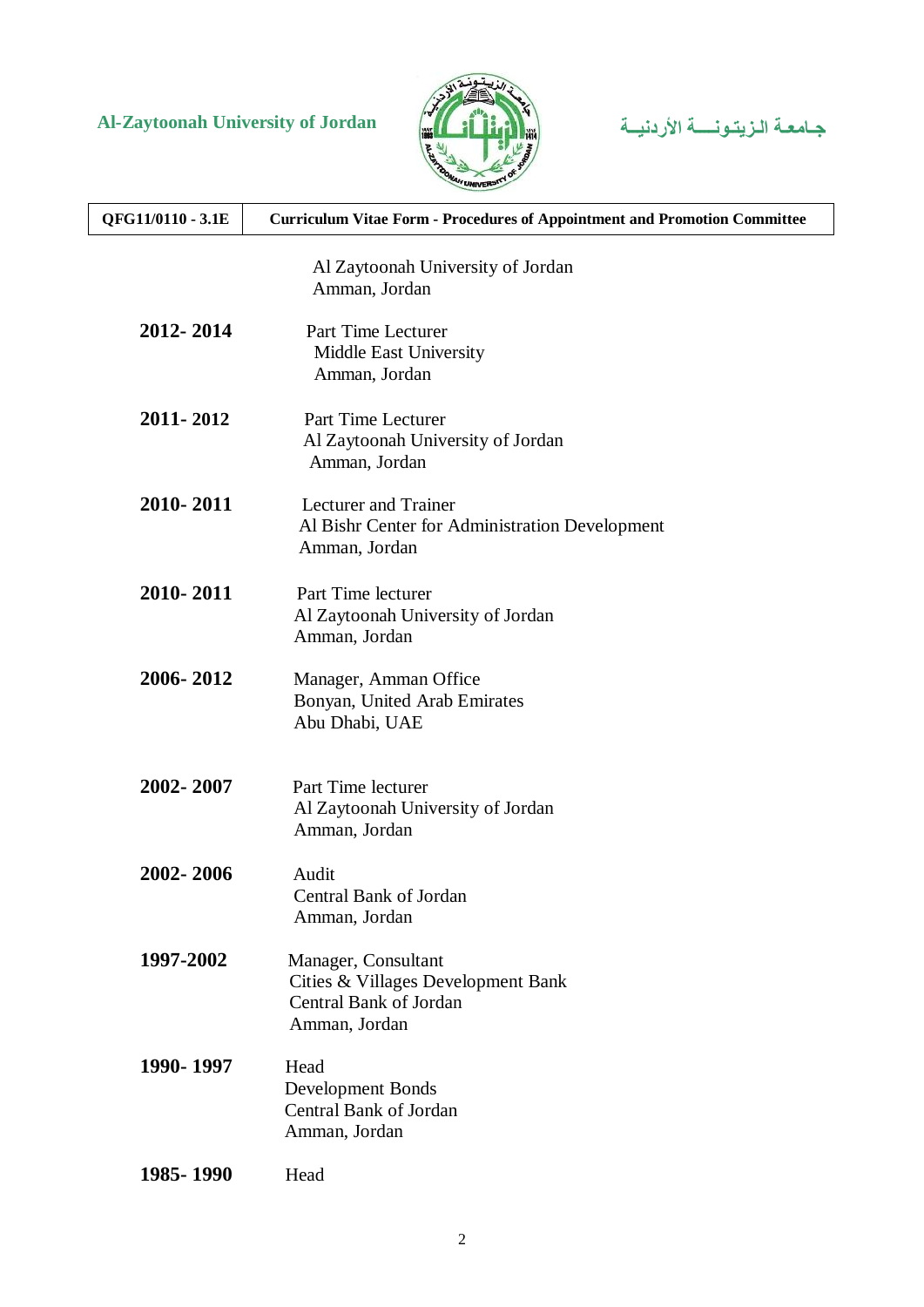# **Al-Zaytoonah University of Jordan األردنيــة الـزيتـونــــة جـامعـة**



**QFG11/0110 - 3.1E Curriculum Vitae Form - Procedures of Appointment and Promotion Committee**

 Exchange Department Central Bank of Jordan Amman, Jordan

**1979- 1985** Accountant Central Bank of Jordan Amman, Jordan

## **Teaching**

#### *Courses Taught*

- Public Administration
- Management of Human Resources
- Strategic Administration
- Risk Management
- Banks Management
- Currencies and Banks
- Banks Guarantees
- Management of Private Institutes
- Management of Purchasing and Storage
- International Management
- Principles of Business Administration (1)
- Principles of Business Administration (2)

#### **Areas of Research Interest**

### *A. Strategic Planning*

*B. Management of Human Resources*

## **Scholarships**

*A. Books (refereed)*

Author of one book (in Arabic):

-1كتاب عالقة التخطيط االستراتيجي بكفاءة ادارة منظمات االعمال رقم االيداع لدى دائرة المكتبة الوطنية )884\\3\2011(.

### *B. Articles (refereed) in Arabic*

| No.              | Paper title                      | Journal name                                | Year | Volume and No. |
|------------------|----------------------------------|---------------------------------------------|------|----------------|
| * English papers |                                  |                                             |      |                |
|                  | Measuring The Extent of Customer | International Journal   2012   Vol 1, No. 3 |      |                |
|                  | Satisfaction Toward The Means of | of Marketing,                               |      |                |